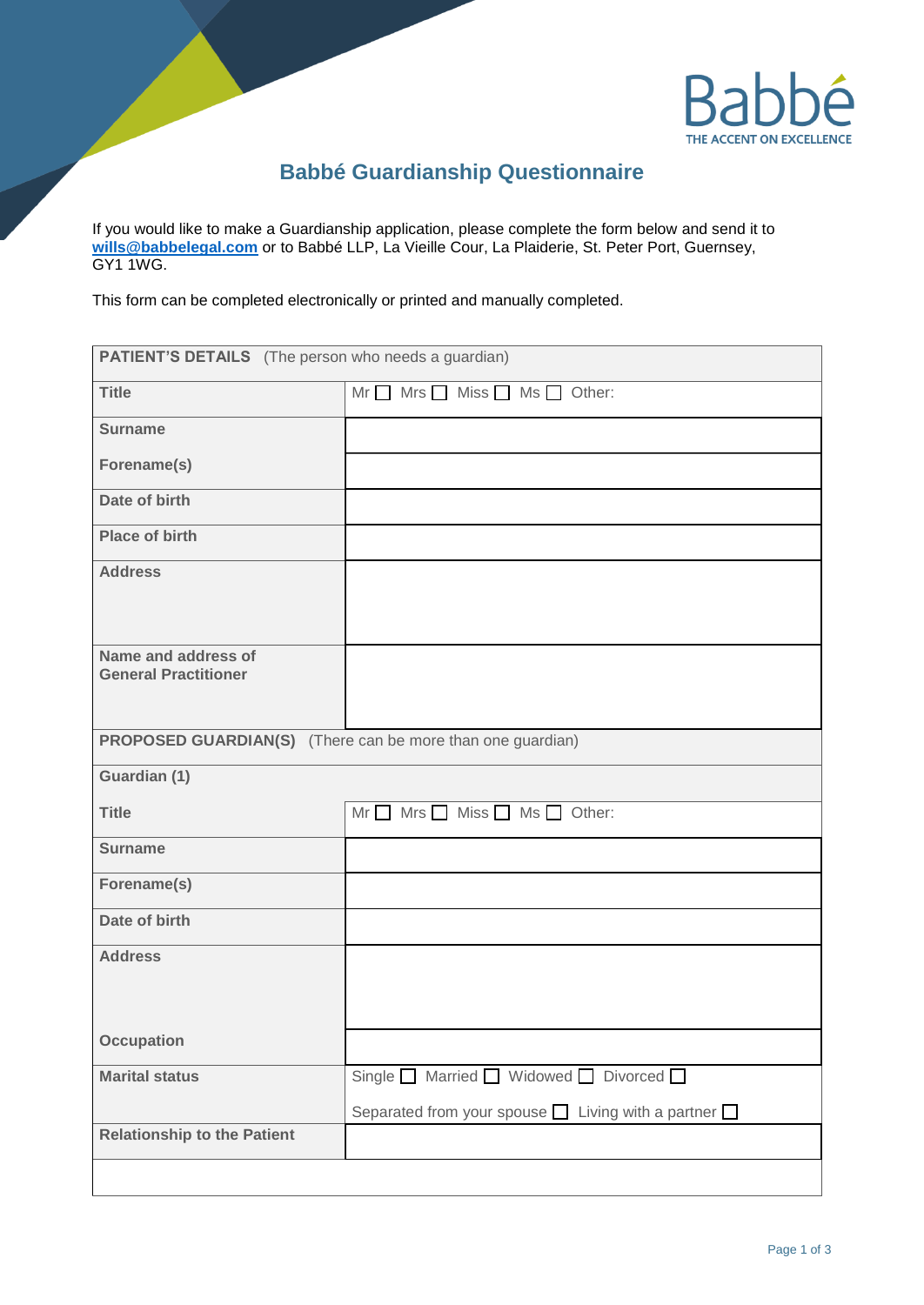| Guardian (2)                       |                                                                |
|------------------------------------|----------------------------------------------------------------|
| <b>Title</b>                       | $Mrs$ $\Box$ Miss $\Box$ Ms $\Box$ Other:<br>Mr                |
| <b>Surname</b>                     |                                                                |
| Forename(s)                        |                                                                |
| Date of birth                      |                                                                |
| <b>Address</b>                     |                                                                |
|                                    |                                                                |
| <b>Occupation</b>                  |                                                                |
| <b>Marital status</b>              | Single Married Widowed DDivorced                               |
|                                    | Separated from your spouse $\Box$ Living with a partner $\Box$ |
| <b>Relationship to the Patient</b> |                                                                |

| NB: if more than one guardian appointed, will the survivor/survivors be allowed to act alone |
|----------------------------------------------------------------------------------------------|
| upon the death of one or more guardian(s)?                                                   |
|                                                                                              |

**Yes / No – please circle answer**

| Guardian (3)                         |                                                                                                                                                 |  |
|--------------------------------------|-------------------------------------------------------------------------------------------------------------------------------------------------|--|
| <b>Title</b>                         | $Mrs$ Miss $\Box$ Ms $\Box$ Other:<br>Mr                                                                                                        |  |
| <b>Surname</b>                       |                                                                                                                                                 |  |
| Forename(s)                          |                                                                                                                                                 |  |
| Date of birth                        |                                                                                                                                                 |  |
| <b>Address</b>                       |                                                                                                                                                 |  |
| <b>Occupation</b>                    |                                                                                                                                                 |  |
| <b>Marital status</b>                | Single $\Box$ Married $\Box$ Widowed $\Box$ Divorced $\Box$<br>Separated from your spouse $\Box$ Living with a partner $\Box$                   |  |
| <b>Relationship to the Patient</b>   |                                                                                                                                                 |  |
|                                      |                                                                                                                                                 |  |
| <b>MEMBERS OF THE FAMILY COUNCIL</b> | (The persons who will support the proposed Guardian(s)'<br>application, usually 3 in number and closest relatives or<br>friends of the patient) |  |
| Member (1)                           |                                                                                                                                                 |  |
| <b>Title</b>                         | $Mrs$ Miss $\Box$<br>Mr<br>$Ms \Box$ Other:                                                                                                     |  |
| <b>Surname</b>                       |                                                                                                                                                 |  |